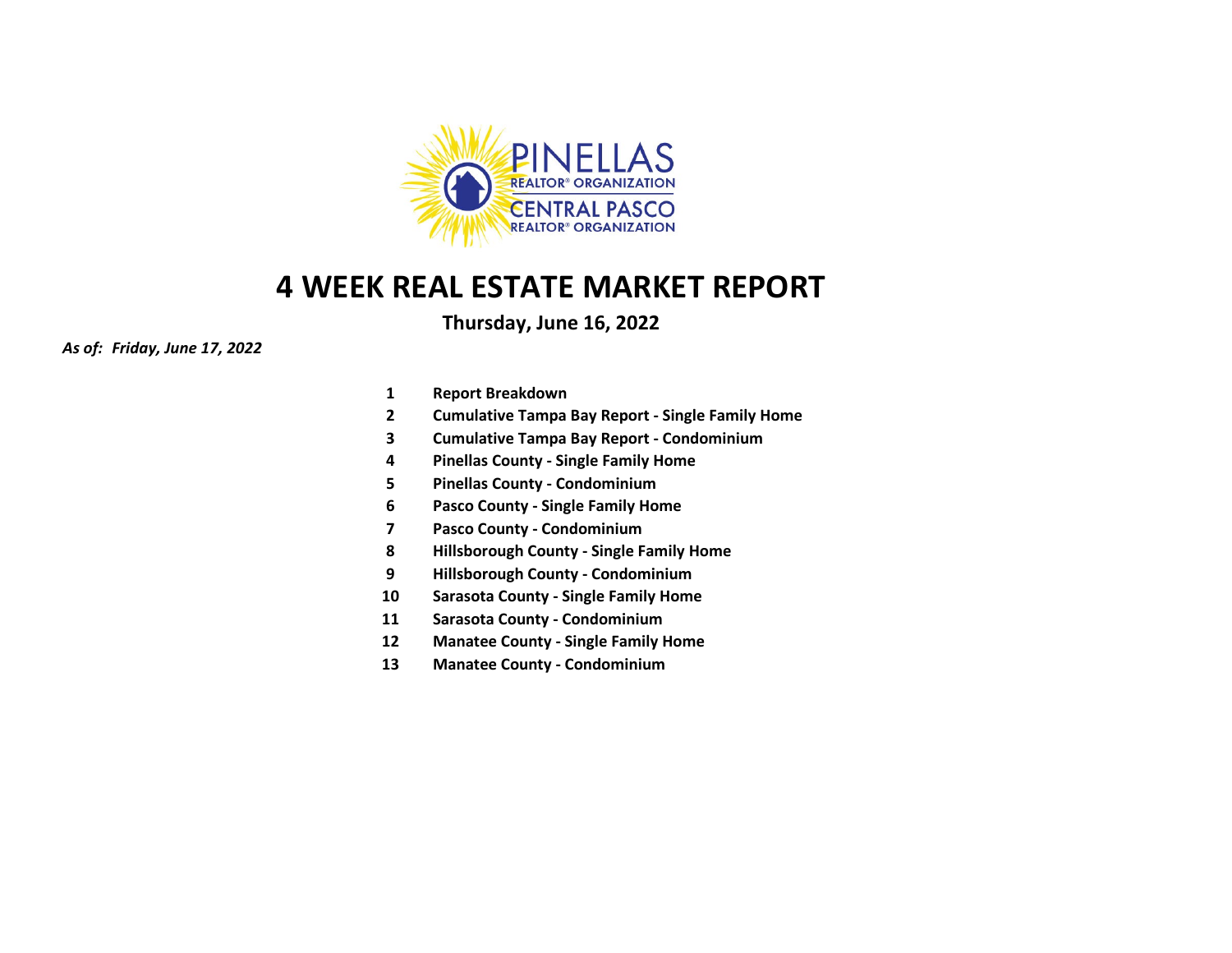

# **4 WEEK REAL ESTATE MARKET REPORT REPORT BREAKDOWN Thursday, June 16, 2022**

*as of: 6/17/2022*

| Day 1         | Thursday, June 16, 2022  |                              |
|---------------|--------------------------|------------------------------|
| Day 2         | Wednesday, June 15, 2022 | <b>GRAPH:</b>                |
| Day 3         | Tuesday, June 14, 2022   | Active - Newly listed during |
| Day 4         | Monday, June 13, 2022    | Pending - Status changed to  |
| Day 5         | Sunday, June 12, 2022    | Sold - Closed during the dat |
| Day 6         | Saturday, June 11, 2022  | Canceled - Canceled during   |
| Day 7         | Friday, June 10, 2022    | Temp off Market - Status cl  |
| Day 8         | Thursday, June 9, 2022   | The date ranges are r        |
| Day 9         | Wednesday, June 8, 2022  | Day 1: Thursday,             |
| Day 10        | Tuesday, June 7, 2022    | Day 28: Friday, May          |
| Day 11        | Monday, June 6, 2022     |                              |
| Day 12        | Sunday, June 5, 2022     | <b>TOTALS:</b>               |
| Day 13        | Saturday, June 4, 2022   | 4 Weeks: The summa           |
| Day 14        | Friday, June 3, 2022     | ARP 22: The total at r       |
| <b>Day 15</b> | Thursday, June 2, 2022   | <b>NOTE: Sold = Total so</b> |
| <b>Day 16</b> | Wednesday, June 1, 2022  |                              |
| Day 17        | Tuesday, May 31, 2022    | <b>Market Changes</b>        |
| <b>Day 18</b> | Monday, May 30, 2022     | Day 1's New Listings,        |
| <b>Day 19</b> | Sunday, May 29, 2022     | Manatee County - Single Fa   |
| <b>Day 20</b> | Saturday, May 28, 2022   | <b>7 Day Sold Comparison</b> |
| <b>Day 21</b> | Friday, May 27, 2022     | Compares the sold ar         |
| Day 22        | Thursday, May 26, 2022   | in the prior year and        |
| Day 23        | Wednesday, May 25, 2022  |                              |
| Day 24        | Tuesday, May 24, 2022    | <b>7 Day Sold Analysis</b>   |
| Day 25        | Monday, May 23, 2022     | % Changed: The varia         |
| Day 26        | Sunday, May 22, 2022     | Prior Year                   |
| Day 27        | Saturday, May 21, 2022   | Day $8 - D\epsilon$          |
| Day 28        | Friday, May 20, 2022     |                              |
|               |                          |                              |

#### **REPORT BREAKDOWN**

**Day 3** Active - Newly listed during the date range **Day 4** Pending - Status changed to 'pending' during the date range Sold - Closed during the date range Canceled - Canceled during the date range **Day 7** Temp off Market - Status changed to 'temp' off market' during the date range The date ranges are not cumulative. Day 1: Thursday, June 16, 2022 Day 28: Friday, May 20, 2022

#### **Day 12 TOTALS:**

**Day 13** 4 Weeks: The summation of each date range (Day 1 - Day 28) **Day 14** ARP 22: The total at month end **Day 15 NOTE: Sold = Total sold in the month**

#### **Day 17 Market Changes**

Day 1's New Listings, Price Increase, Price Decreases and Back on Market **Day 19** Manatee County - Single Family Home

#### **Day 20 7 Day Sold Comparison**

**Day 21** Compares the sold amount and volume in the last 7 days against the same timeframe **Day 22** in the prior year and days 8 - days 14.

#### **Day 24 7 Day Sold Analysis**

**Day 25** % Changed: The variance in amount and volume between day 1 - day 7 and; Day 8 - Day 14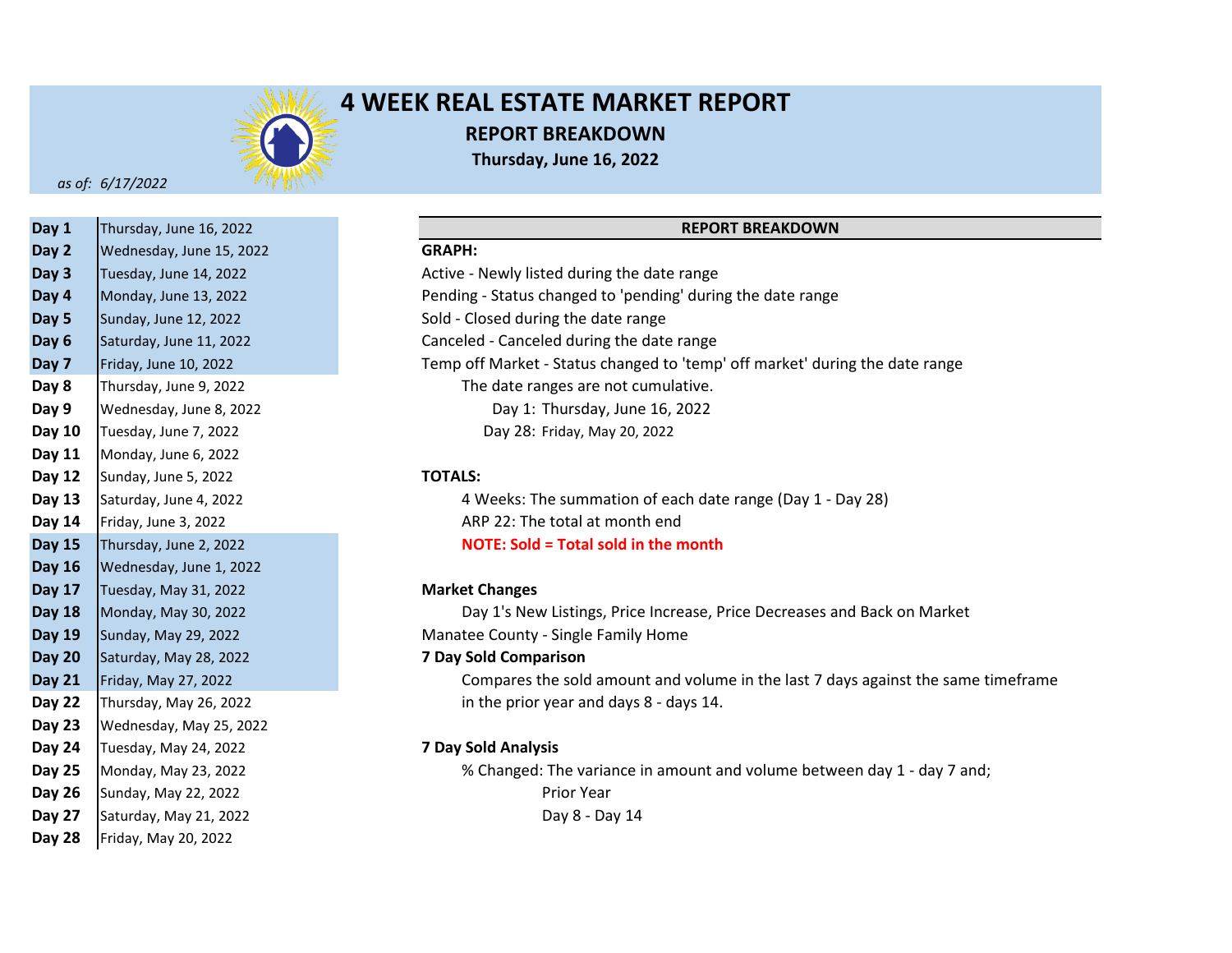

# **4 WEEK REAL ESTATE MARKET REPORT TAMPA BAY - SINGLE FAMILY HOMES**

**Thursday, June 16, 2022**

*as of: 6/17/2022*



#### **7 Day Sold Comparison**

| <b>Closed in last 7 days</b> |             | #   | <b>Closed Prior Year</b> |             |  |
|------------------------------|-------------|-----|--------------------------|-------------|--|
| Thursday, June 16, 2022      | 48,326,627  | 92  | Wednesday, June 16, 2021 | 107,115,030 |  |
| Wednesday, June 15, 2022     | 79,667,603  | 101 | Tuesday, June 15, 2021   | 145,471,895 |  |
| Tuesday, June 14, 2022       | 71,715,516  | 123 | Monday, June 14, 2021    | 145,721,669 |  |
| Monday, June 13, 2022        | 108,192,194 | 186 | Sunday, June 13, 2021    | 1,764,000   |  |
| Sunday, June 12, 2022        | 1,683,200   | 5   | Saturday, June 12, 2021  | 5,206,495   |  |
| Saturday, June 11, 2022      | 1,000,000   | 2   | Friday, June 11, 2021    | 166,340,364 |  |
| Friday, June 10, 2022        | 205,798,110 | 369 | Thursday, June 10, 2021  | 97,242,437  |  |
|                              | 516.383.250 | 878 |                          | 668.861.890 |  |

| <b>Closed in last 7 days</b> |             | #   | <b>Closed Prior Year</b> |             |      | % Changed   |                                         | #      |
|------------------------------|-------------|-----|--------------------------|-------------|------|-------------|-----------------------------------------|--------|
| day, June 16, 2022           | 48,326,627  | 92  | Wednesday, June 16, 2021 | 107,115,030 | 231  | Prior Year  | $-23%$                                  | $-37%$ |
| esday, June 15, 2022         | 79,667,603  | 101 | Tuesday, June 15, 2021   | 145,471,895 | 297  | 8 - 14 Days | $-19%$                                  | $-20%$ |
| ay, June 14, 2022            | 71,715,516  | 123 | Monday, June 14, 2021    | 145,721,669 | 289  |             |                                         |        |
| ay, June 13, 2022            | 108,192,194 | 186 | Sunday, June 13, 2021    | 1,764,000   |      |             |                                         |        |
| v. June 12, 2022             | 1,683,200   |     | Saturday, June 12, 2021  | 5,206,495   | 10   |             | PINELLAS                                |        |
| lay, June 11, 2022           | 1,000,000   |     | Friday, June 11, 2021    | 166,340,364 | 371  |             | <b>REALTOR® ORGANIZATION</b>            |        |
| , June 10, 2022              | 205,798,110 | 369 | Thursday, June 10, 2021  | 97,242,437  | 187  |             | <b>EENTRAL PASCO</b>                    |        |
|                              | 516,383,250 | 878 |                          | 668,861,890 | 1390 |             | <b>REALTOR<sup>®</sup> ORGANIZATION</b> |        |

|                        |                              | <b>TOTALS</b> |                  |               |  |  |
|------------------------|------------------------------|---------------|------------------|---------------|--|--|
|                        |                              | 4 Weeks       |                  | <b>ARP 22</b> |  |  |
| Active                 |                              | 4,151         |                  | 3,640         |  |  |
| Pending                |                              | 4,772         |                  | 8,596         |  |  |
| Sold*                  |                              | 4,804         |                  | 5,020         |  |  |
| Canceled               |                              | 607           |                  |               |  |  |
| <b>Temp Off Market</b> |                              | 14,334        |                  |               |  |  |
|                        | <i>*Total sales in March</i> |               |                  |               |  |  |
| <b>Market Changes</b>  |                              | 6/16/2022     | % 4 Weeks Active |               |  |  |
| <b>New Listings</b>    |                              | 428           | 10%              |               |  |  |
|                        |                              |               |                  |               |  |  |

| <b>IVEW LIJUILSJ</b>                                                 | - 20 | 1070 |  |
|----------------------------------------------------------------------|------|------|--|
| Price Increase                                                       | 25   | 1%   |  |
| <b>Prices Decrease</b>                                               | 351  | 7%   |  |
| Back on Market*                                                      |      | 14%  |  |
| *Deal an Maulist can be from those courses. Dending Town Off Maulist |      |      |  |

*\*Back on Market can be from these sources - Pending, Temp Off Market, Cancelled and Expired Listing)*

| % Changed   |        | Ħ      |
|-------------|--------|--------|
| Prior Year  | $-23%$ | -37%   |
| 8 - 14 Days | $-19%$ | $-20%$ |

**7 Day Sold Analysis**

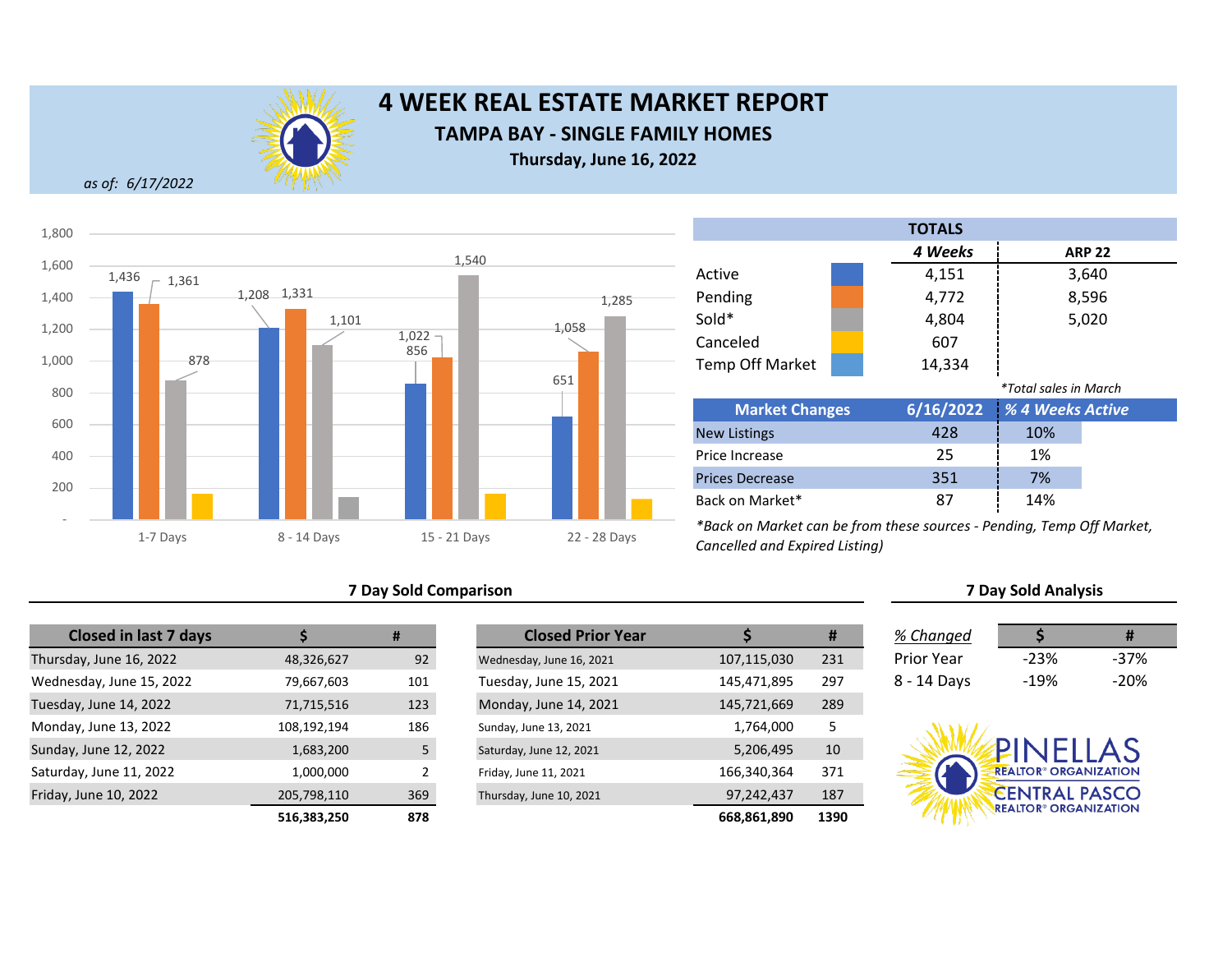

# **4 WEEK REAL ESTATE MARKET REPORT**

### **TAMPA BAY - CONDOMINIUM**

**Thursday, June 16, 2022**

*as of: 6/17/2022*



### **7 Day Sold Comparison 7 Day Sold Analysis**

| <b>Closed in last 7 days</b> |                          | #   | <b>Closed Prior Year</b> |             |
|------------------------------|--------------------------|-----|--------------------------|-------------|
| Thursday, June 16, 2022      | 24,827,580               | 39  | Wednesday, June 16, 2021 | 19,902,550  |
| Wednesday, June 15, 2022     | 17,470,782               | 39  | Tuesday, June 15, 2021   | 34,600,817  |
| Tuesday, June 14, 2022       | 11,622,700               | 29  | Monday, June 14, 2021    | 32,451,174  |
| Monday, June 13, 2022        | 17,250,000               | 38  | Sunday, June 13, 2021    |             |
| Sunday, June 12, 2022        | $\overline{\phantom{0}}$ |     | Saturday, June 12, 2021  | 1,751,000   |
| Saturday, June 11, 2022      | $\overline{\phantom{a}}$ | ٠   | Friday, June 11, 2021    | 29,560,725  |
| Friday, June 10, 2022        | 32,093,500               | 84  | Thursday, June 10, 2021  | 24,413,206  |
|                              | 103,264,562              | 229 |                          | 142,679,472 |

|             | #   | <b>Closed Prior Year</b> |             | Ħ   | % Changed         |                                                                 | #      |
|-------------|-----|--------------------------|-------------|-----|-------------------|-----------------------------------------------------------------|--------|
| 24,827,580  | 39  | Wednesday, June 16, 2021 | 19,902,550  | 61  | <b>Prior Year</b> | $-28%$                                                          | $-40%$ |
| 17,470,782  | 39  | Tuesday, June 15, 2021   | 34,600,817  | 84  | 8 - 14 Days       | $-20%$                                                          | $-37%$ |
| 11,622,700  | 29  | Monday, June 14, 2021    | 32,451,174  | 70  |                   |                                                                 |        |
| 17,250,000  | 38  | Sunday, June 13, 2021    |             | 0   |                   |                                                                 |        |
|             | ٠   | Saturday, June 12, 2021  | 1,751,000   | 6   |                   | <b>UNFLLAS</b>                                                  |        |
|             |     | Friday, June 11, 2021    | 29,560,725  | 96  |                   | <b>REALTOR® ORGANIZATION</b>                                    |        |
| 32,093,500  | 84  | Thursday, June 10, 2021  | 24,413,206  | 65  |                   | <b>CENTRAL PASCO</b><br><b>REALTOR<sup>®</sup> ORGANIZATION</b> |        |
| 103,264,562 | 229 |                          | 142,679,472 | 382 |                   |                                                                 |        |

|                        |  | <b>TOTALS</b> |                              |               |  |
|------------------------|--|---------------|------------------------------|---------------|--|
|                        |  | 4 Weeks       |                              | <b>ARP 22</b> |  |
| Active                 |  | 948           |                              | 1,287         |  |
| Pending                |  | 1,109         | 3,375                        |               |  |
| Sold*                  |  | 1,265         | 1,945                        |               |  |
| Canceled               |  | 158           |                              |               |  |
| <b>Temp Off Market</b> |  | 3,480         |                              |               |  |
|                        |  |               | <i>*Total sales in March</i> |               |  |
| <b>Market Changes</b>  |  | 6/16/2022     | % 4 Weeks Active             |               |  |
| <b>New Listings</b>    |  | 81            | 9%                           |               |  |
| Price Increase         |  | 1             | 0%                           |               |  |
| <b>Prices Decrease</b> |  | 50            | 4%                           |               |  |
| Back on Market*        |  | 17            | 11%                          |               |  |

| 6 Changed     |      |      |
|---------------|------|------|
| ʻrior Year    | -28% | -40% |
| $2 - 14$ Dave | -20% | -37% |

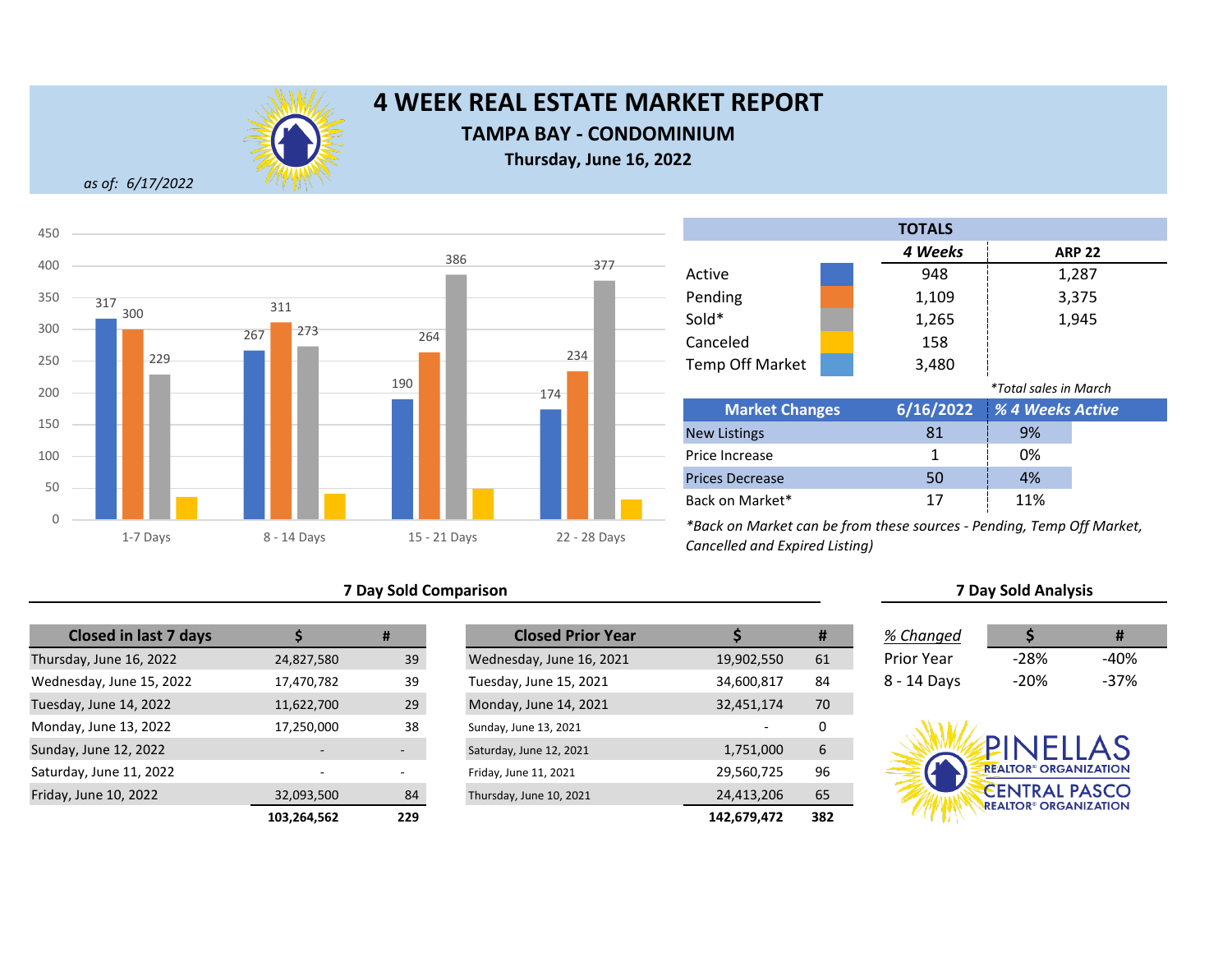

# **4 WEEK REAL ESTATE MARKET REPORT PINELLAS COUNTY - SINGLE FAMILY HOMES Thursday, June 16, 2022**

*as of: 6/17/2022*



#### **7 Day Sold Comparison**

| <b>Closed in last 7 days</b> |             | #   |
|------------------------------|-------------|-----|
| Thursday, June 16, 2022      | 6,487,500   | 15  |
| Wednesday, June 15, 2022     | 25,545,499  | 25  |
| Tuesday, June 14, 2022       | 9,328,000   | 19  |
| Monday, June 13, 2022        | 24,084,208  | 49  |
| Sunday, June 12, 2022        |             |     |
| Saturday, June 11, 2022      |             |     |
| Friday, June 10, 2022        | 42,683,458  | 76  |
|                              | 108.128.665 | 184 |

|             | #   | <b>Closed Prior Year</b> |             | #   | % Changed         |                                         | #      |
|-------------|-----|--------------------------|-------------|-----|-------------------|-----------------------------------------|--------|
| 6,487,500   | 15  | Wednesday, June 16, 2021 | 24,386,450  | 47  | <b>Prior Year</b> | $-24%$                                  | $-37%$ |
| 25,545,499  | 25  | Tuesday, June 15, 2021   | 27,857,280  | 60  | 8 - 14 Days       | $-27%$                                  | $-26%$ |
| 9,328,000   | 19  | Monday, June 14, 2021    | 36,160,877  | 63  |                   |                                         |        |
| 24,084,208  | 49  | Sunday, June 13, 2021    |             | 0   |                   |                                         |        |
|             |     | Saturday, June 12, 2021  |             | 0   |                   | PINFILAS                                |        |
|             |     | Friday, June 11, 2021    | 35,262,264  | 87  |                   | <b>REALTOR® ORGANIZATION</b>            |        |
| 42,683,458  | 76  | Thursday, June 10, 2021  | 17,960,393  | 36  |                   | <b>CENTRAL PASCO</b>                    |        |
| 108,128,665 | 184 |                          | 141,627,264 | 293 |                   | <b>REALTOR<sup>®</sup> ORGANIZATION</b> |        |

|                        |  | <b>TOTALS</b> |                       |               |  |
|------------------------|--|---------------|-----------------------|---------------|--|
|                        |  | 4 Weeks       |                       | <b>ARP 22</b> |  |
| Active                 |  | 784           |                       | 0,767         |  |
| Pending                |  | 890           |                       | 1,500         |  |
| Sold*                  |  | 1,010         |                       | 1,131         |  |
| Canceled               |  | 134           |                       |               |  |
| <b>Temp Off Market</b> |  | 2,818         |                       |               |  |
|                        |  |               | *Total sales in March |               |  |
| <b>Market Changes</b>  |  | 6/16/2022     | % 4 Weeks Active      |               |  |
| <b>New Listings</b>    |  | 88            | 11%                   |               |  |
| Price Increase         |  | 2             | 0%                    |               |  |
| <b>Prices Decrease</b> |  | 86            | 9%                    |               |  |
| Back on Market*        |  | 21            | 16%                   |               |  |

*\*Back on Market can be from these sources - Pending, Temp Off Market, Cancelled and Expired Listing)*

| % Changed   |      | #    |
|-------------|------|------|
| Prior Year  | -24% | -37% |
| 8 - 14 Days | -27% | -26% |

**7 Day Sold Analysis**

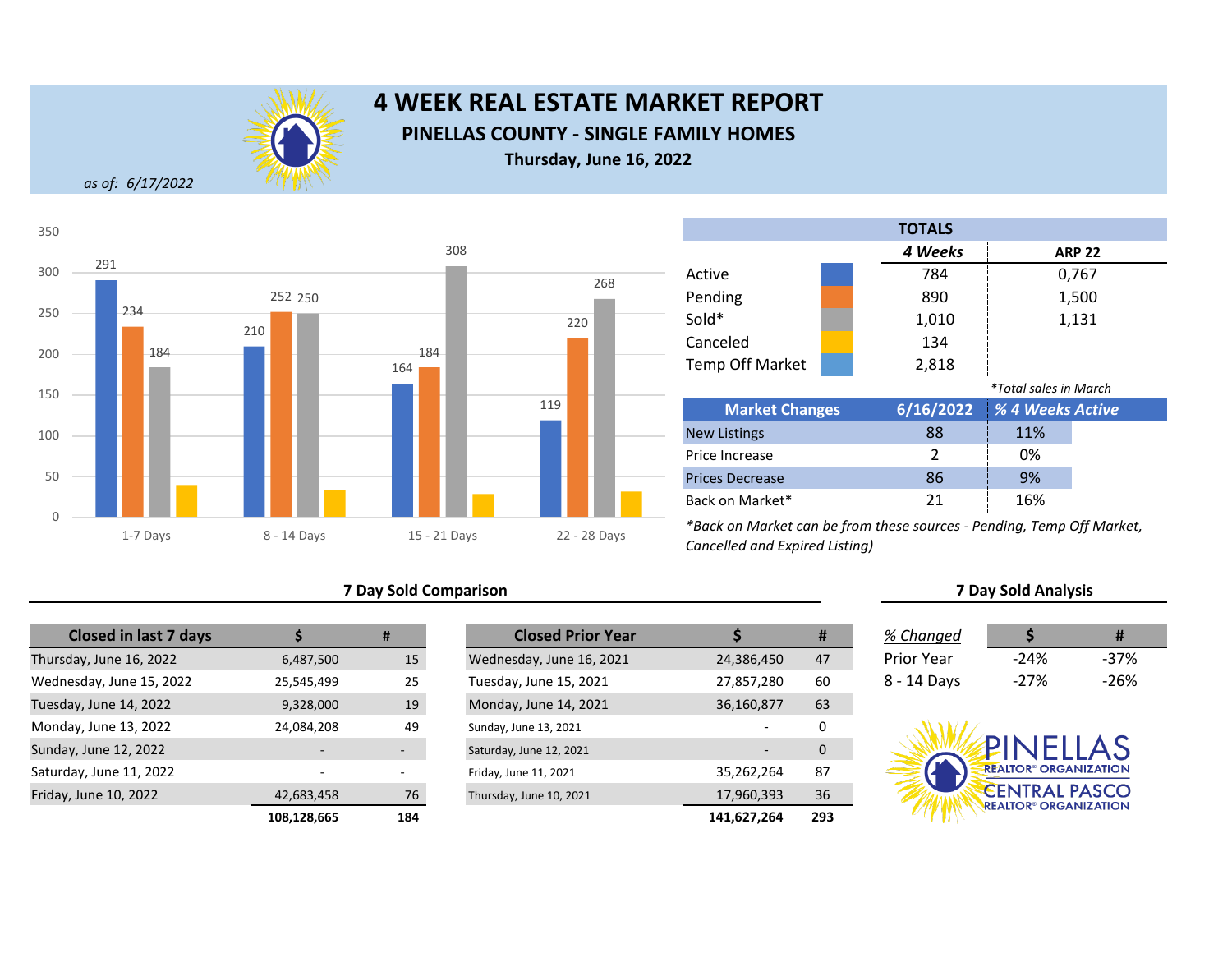

# **4 WEEK REAL ESTATE MARKET REPORT PINELLAS COUNTY - CONDOMINIUM**

**Thursday, June 16, 2022**

*as of: 6/17/2022*



#### **7 Day Sold Comparison 7 Day Sold Analysis**

| <b>Closed in last 7 days</b> |                          | #                        | <b>Closed Prior Year</b> |            |
|------------------------------|--------------------------|--------------------------|--------------------------|------------|
| Thursday, June 16, 2022      | 5,029,390                | 12 <sup>2</sup>          | Wednesday, June 16, 2021 | 10,765,250 |
| Wednesday, June 15, 2022     | 4,101,751                | 13                       | Tuesday, June 15, 2021   | 10,978,890 |
| Tuesday, June 14, 2022       | 3,789,900                | $\overline{7}$           | Monday, June 14, 2021    | 5,172,475  |
| Monday, June 13, 2022        | 7,185,600                | 18                       | Sunday, June 13, 2021    |            |
| Sunday, June 12, 2022        |                          |                          | Saturday, June 12, 2021  | 1,135,000  |
| Saturday, June 11, 2022      | $\overline{\phantom{a}}$ | $\overline{\phantom{0}}$ | Friday, June 11, 2021    | 11,451,526 |
| Friday, June 10, 2022        | 14,125,200               | 38                       | Thursday, June 10, 2021  | 12,160,806 |
|                              | 34,231,841               | 88                       |                          | 51,663,947 |

|            | #                        | <b>Closed Prior Year</b> |            | #              | % Changed   |                                         | #      |
|------------|--------------------------|--------------------------|------------|----------------|-------------|-----------------------------------------|--------|
| 5,029,390  | 12                       | Wednesday, June 16, 2021 | 10,765,250 | 27             | Prior Year  | $-34%$                                  | $-41%$ |
| 4,101,751  | 13                       | Tuesday, June 15, 2021   | 10,978,890 | 24             | 8 - 14 Days | $-37%$                                  | $-31%$ |
| 3,789,900  |                          | Monday, June 14, 2021    | 5,172,475  | 23             |             |                                         |        |
| 7,185,600  | 18                       | Sunday, June 13, 2021    |            | 0              |             |                                         |        |
|            |                          | Saturday, June 12, 2021  | 1,135,000  | $\overline{2}$ |             | <b>ANELLAS</b>                          |        |
|            | $\overline{\phantom{0}}$ | Friday, June 11, 2021    | 11,451,526 | 42             |             | <b>REALTOR® ORGANIZATION</b>            |        |
| 14,125,200 | 38                       | Thursday, June 10, 2021  | 12,160,806 | 31             |             | <b>CENTRAL PASCO</b>                    |        |
| 34,231,841 | 88                       |                          | 51,663,947 | 149            |             | <b>REALTOR<sup>®</sup> ORGANIZATION</b> |        |

| <b>TOTALS</b>          |  |           |                              |               |  |  |  |
|------------------------|--|-----------|------------------------------|---------------|--|--|--|
|                        |  | 4 Weeks   |                              | <b>ARP 22</b> |  |  |  |
| Active                 |  | 406       |                              | 0,549         |  |  |  |
| Pending                |  | 495       |                              | 1,286         |  |  |  |
| Sold*                  |  | 538       |                              | 819           |  |  |  |
| Canceled               |  | 67        |                              |               |  |  |  |
| <b>Temp Off Market</b> |  | 1,506     |                              |               |  |  |  |
|                        |  |           | <i>*Total sales in March</i> |               |  |  |  |
| <b>Market Changes</b>  |  | 6/16/2022 | % 4 Weeks Active             |               |  |  |  |
| <b>New Listings</b>    |  | 40        | 10%                          |               |  |  |  |
|                        |  |           |                              |               |  |  |  |

0 i 0% 30 6% 8 12% Price Increase Prices Decrease Back on Market\*

| % Changed   |        | Ħ      |  |
|-------------|--------|--------|--|
| Prior Year  | $-34%$ | $-41%$ |  |
| 8 - 14 Days | -37%   | $-31%$ |  |

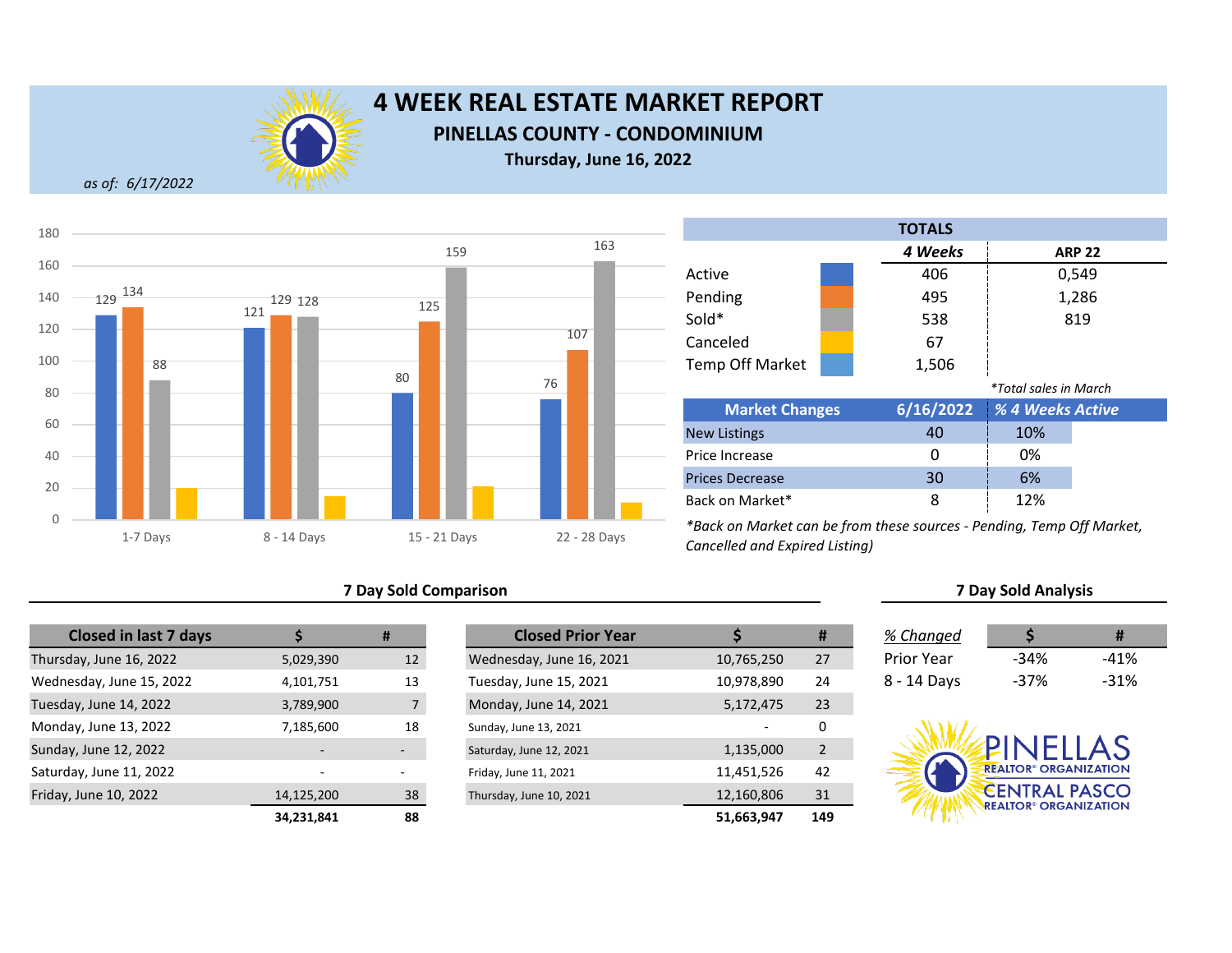

# **4 WEEK REAL ESTATE MARKET REPORT PASCO COUNTY - SINGLE FAMILY HOMES Thursday, June 16, 2022**

*as of: 6/17/2022*



### **7 Day Sold Comparison 7 Day Sold Analysis**

| <b>Closed in last 7 days</b> |            | #              | <b>Closed Prior Year</b> |            |
|------------------------------|------------|----------------|--------------------------|------------|
| Thursday, June 16, 2022      | 5,809,100  | 14             | Wednesday, June 16, 2021 | 12,640,225 |
| Wednesday, June 15, 2022     | 6,974,400  | 14             | Tuesday, June 15, 2021   | 16,669,700 |
| Tuesday, June 14, 2022       | 7,547,901  | 18             | Monday, June 14, 2021    | 14,058,565 |
| Monday, June 13, 2022        | 14,849,680 | 38             | Sunday, June 13, 2021    |            |
| Sunday, June 12, 2022        | 900,200    | $\overline{3}$ | Saturday, June 12, 2021  | 496,000    |
| Saturday, June 11, 2022      |            |                | Friday, June 11, 2021    | 26,617,610 |
| Friday, June 10, 2022        | 30,148,410 | 70             | Thursday, June 10, 2021  | 10,070,300 |
|                              | 66.229.691 | 157            |                          | 80.552.400 |

|            | #   | <b>Closed Prior Year</b> |            | #              | % Changed         |                                         | #      |
|------------|-----|--------------------------|------------|----------------|-------------------|-----------------------------------------|--------|
| 5,809,100  | 14  | Wednesday, June 16, 2021 | 12,640,225 | 39             | <b>Prior Year</b> | $-18%$                                  | $-35%$ |
| 6,974,400  | 14  | Tuesday, June 15, 2021   | 16,669,700 | 52             | 8 - 14 Days       | $-29%$                                  | $-26%$ |
| 7,547,901  | 18  | Monday, June 14, 2021    | 14,058,565 | 43             |                   |                                         |        |
| 14,849,680 | 38  | Sunday, June 13, 2021    |            | 0              |                   |                                         |        |
| 900,200    | 3   | Saturday, June 12, 2021  | 496,000    | $\overline{2}$ |                   | PINELLAS                                |        |
|            |     | Friday, June 11, 2021    | 26,617,610 | 75             |                   | <b>REALTOR® ORGANIZATION</b>            |        |
| 30,148,410 | 70  | Thursday, June 10, 2021  | 10,070,300 | 31             |                   | <b>CENTRAL PASCO</b>                    |        |
| 66,229,691 | 157 |                          | 80,552,400 | 242            |                   | <b>REALTOR<sup>®</sup> ORGANIZATION</b> |        |

| <b>TOTALS</b>          |         |           |                       |       |  |  |
|------------------------|---------|-----------|-----------------------|-------|--|--|
|                        | 4 Weeks |           | <b>ARP 22</b>         |       |  |  |
| Active                 |         | 787       |                       | 0,564 |  |  |
| Pending                |         | 870       |                       | 1,834 |  |  |
| Sold*                  |         | 961       |                       | 0,998 |  |  |
| Canceled               |         | 101       |                       |       |  |  |
| <b>Temp Off Market</b> |         | 2,719     |                       |       |  |  |
|                        |         |           | *Total sales in March |       |  |  |
| <b>Market Changes</b>  |         | 6/16/2022 | % 4 Weeks Active      |       |  |  |
| <b>New Listings</b>    |         | 81        | 10%                   |       |  |  |
| Price Increase         |         | 8         | 1%                    |       |  |  |
| <b>Prices Decrease</b> |         | 59        | 6%                    |       |  |  |
| Back on Market*        |         | 19        | 19%                   |       |  |  |

| % Changed   |      | #    |  |
|-------------|------|------|--|
| Prior Year  | -18% | -35% |  |
| 8 - 14 Days | -29% | -26% |  |

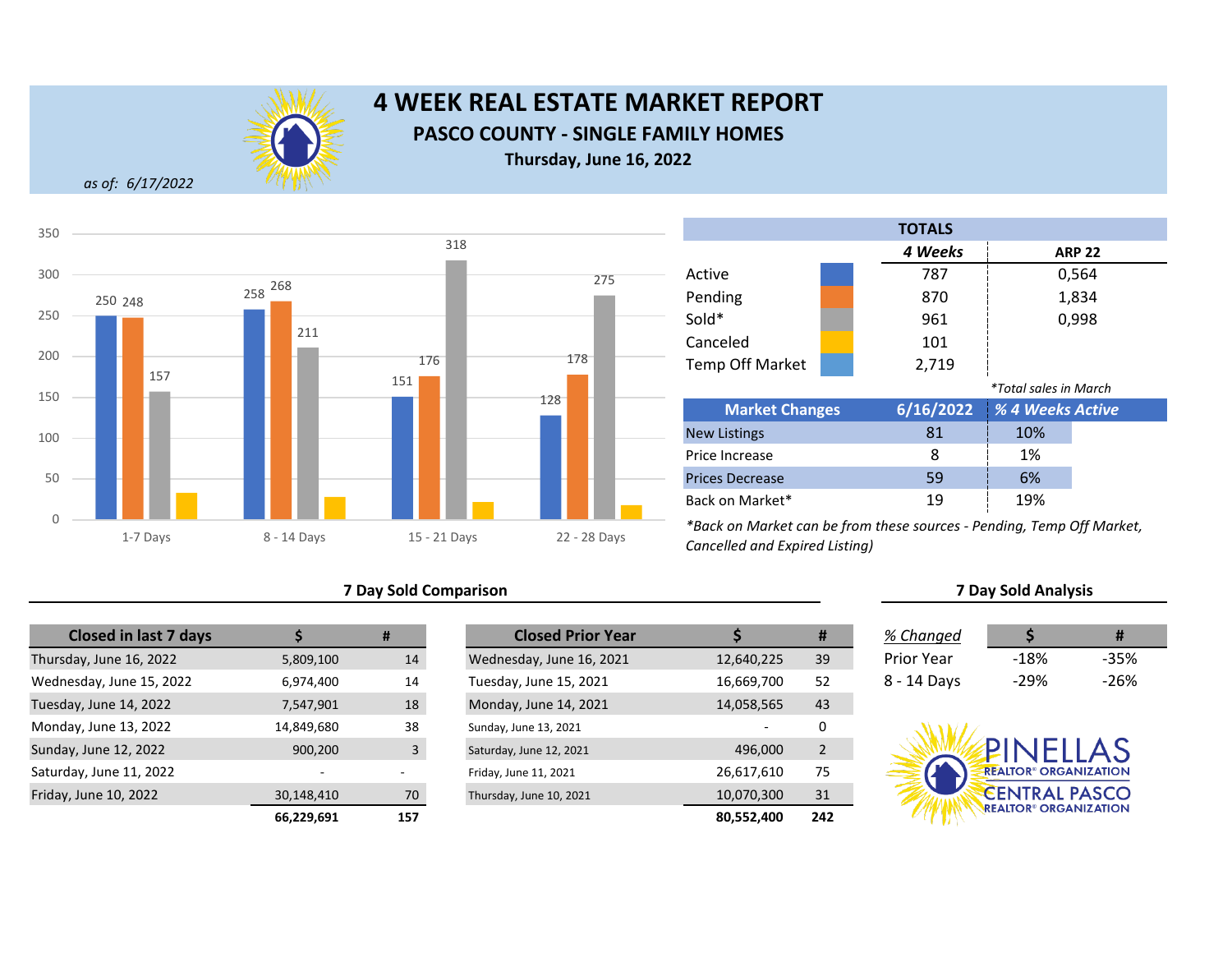

# **4 WEEK REAL ESTATE MARKET REPORT**

**PASCO COUNTY - CONDOMINIUM**

**Thursday, June 16, 2022**

*as of: 6/17/2022*



#### **7 Day Sold Comparison 7 Day Sold Analysis**

| <b>Closed in last 7 days</b> |                          | #              | <b>Closed Prior Year</b> |           |
|------------------------------|--------------------------|----------------|--------------------------|-----------|
| Thursday, June 16, 2022      | 194,000                  |                | Wednesday, June 16, 2021 | 275,000   |
| Wednesday, June 15, 2022     | 280,000                  |                | Tuesday, June 15, 2021   | 746,500   |
| Tuesday, June 14, 2022       | 477,000                  | $\overline{3}$ | Monday, June 14, 2021    | 325,900   |
| Monday, June 13, 2022        | $\overline{\phantom{0}}$ |                | Sunday, June 13, 2021    |           |
| Sunday, June 12, 2022        |                          |                | Saturday, June 12, 2021  |           |
| Saturday, June 11, 2022      |                          |                | Friday, June 11, 2021    | 557,400   |
| Friday, June 10, 2022        | 489,500                  |                | Thursday, June 10, 2021  | 276,400   |
|                              | 1.440.500                |                |                          | 2.181.200 |

|           | #                        | <b>Closed Prior Year</b> |                          | Ħ  | % Changed         |                                                                 |        |
|-----------|--------------------------|--------------------------|--------------------------|----|-------------------|-----------------------------------------------------------------|--------|
| 194,000   |                          | Wednesday, June 16, 2021 | 275,000                  | 3  | <b>Prior Year</b> | $-34%$                                                          | $-55%$ |
| 280,000   |                          | Tuesday, June 15, 2021   | 746,500                  |    | 8 - 14 Days       | $-15%$                                                          | $-18%$ |
| 477,000   | $\overline{3}$           | Monday, June 14, 2021    | 325,900                  | 3  |                   |                                                                 |        |
| $\sim$    |                          | Sunday, June 13, 2021    |                          | 0  |                   |                                                                 |        |
|           | $\overline{\phantom{a}}$ | Saturday, June 12, 2021  | $\overline{\phantom{0}}$ | 0  |                   | NFILAS                                                          |        |
|           |                          | Friday, June 11, 2021    | 557,400                  | 3  |                   | <b>REALTOR® ORGANIZATION</b>                                    |        |
| 489.500   |                          | Thursday, June 10, 2021  | 276,400                  | 4  |                   | <b>CENTRAL PASCO</b><br><b>REALTOR<sup>®</sup> ORGANIZATION</b> |        |
| 1,440,500 |                          |                          | 2,181,200                | 20 |                   |                                                                 |        |

| <b>TOTALS</b>         |  |         |                              |  |  |
|-----------------------|--|---------|------------------------------|--|--|
|                       |  | 4 Weeks | <b>ARP 22</b>                |  |  |
| Active                |  | 36      | 081                          |  |  |
| Pending               |  | 53      | 268                          |  |  |
| Sold*                 |  | 70      | 190                          |  |  |
| Canceled              |  | 10      |                              |  |  |
| Temp Off Market       |  | 169     |                              |  |  |
|                       |  |         | <i>*Total sales in March</i> |  |  |
| <b>Market Changes</b> |  |         | 6/16/2022 % 4 Weeks Active   |  |  |

| <b>Market Changes</b>  | 6/16/2022 % 4 Weeks Active |    |  |
|------------------------|----------------------------|----|--|
| <b>New Listings</b>    |                            | 6% |  |
| Price Increase         |                            | 0% |  |
| <b>Prices Decrease</b> |                            | 1% |  |
| Back on Market*        |                            | በ% |  |

| % Changed   |        | #      |  |
|-------------|--------|--------|--|
| Prior Year  | $-34%$ | -55%   |  |
| 8 - 14 Days | -15%   | $-18%$ |  |

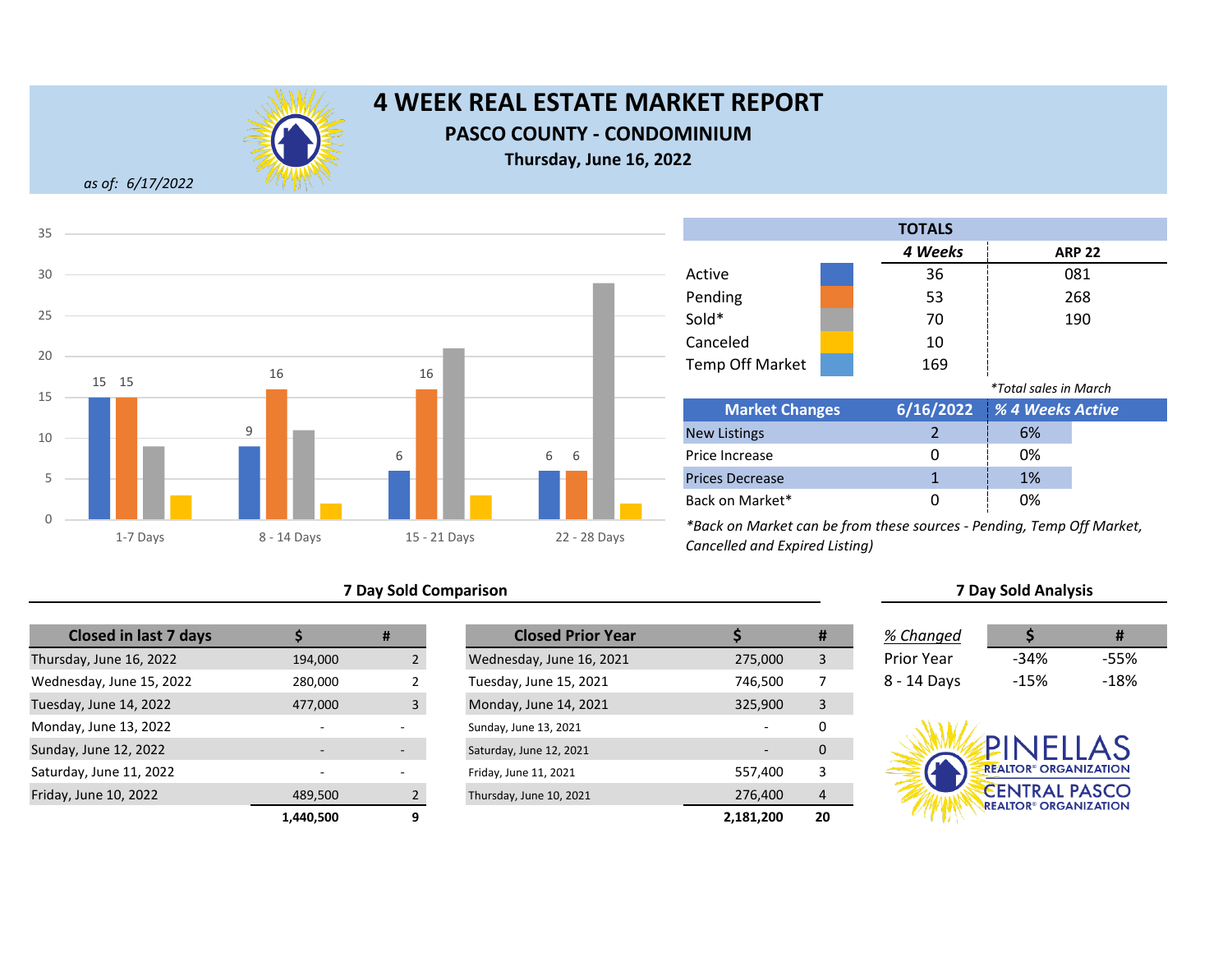

# **4 WEEK REAL ESTATE MARKET REPORT HILLSBOROUGH COUNTY - SINGLE FAMILY HOMES Thursday, June 16, 2022**

*as of: 6/17/2022*



#### **7 Day Sold Comparison 7 Day Sold Analysis**

| <b>Closed in last 7 days</b> |             | #              | <b>Closed Prior Year</b> |  |
|------------------------------|-------------|----------------|--------------------------|--|
| Thursday, June 16, 2022      | 14,937,400  | 31             | Wednesday, June 16, 2021 |  |
| Wednesday, June 15, 2022     | 19,128,174  | 33             | Tuesday, June 15, 2021   |  |
| Tuesday, June 14, 2022       | 24,812,100  | 47             | Monday, June 14, 2021    |  |
| Monday, June 13, 2022        | 38,169,540  | 59             | Sunday, June 13, 2021    |  |
| Sunday, June 12, 2022        | 394,000     |                | Saturday, June 12, 2021  |  |
| Saturday, June 11, 2022      | 1,000,000   | $\overline{2}$ | Friday, June 11, 2021    |  |
| Friday, June 10, 2022        | 58,590,006  | 118            | Thursday, June 10, 2021  |  |
|                              | 157 031 220 | 291            |                          |  |

|             | #            | <b>Closed Prior Year</b> |             | #   | % Changed   |                                         | #      |
|-------------|--------------|--------------------------|-------------|-----|-------------|-----------------------------------------|--------|
| 14,937,400  | 31           | Wednesday, June 16, 2021 | 37,188,376  | 80  | Prior Year  | $-24%$                                  | -36%   |
| 19,128,174  | 33           | Tuesday, June 15, 2021   | 44,538,143  | 97  | 8 - 14 Days | $-23%$                                  | $-19%$ |
| 24,812,100  | 47           | Monday, June 14, 2021    | 53,988,172  | 107 |             |                                         |        |
| 38,169,540  | 59           | Sunday, June 13, 2021    | 363,000     |     |             |                                         |        |
| 394,000     | $\mathbf{1}$ | Saturday, June 12, 2021  | 3,447,500   | 5   |             | PINELLAS                                |        |
| 1,000,000   | C.           | Friday, June 11, 2021    | 41,922,467  | 107 |             | <b>REALTOR® ORGANIZATION</b>            |        |
| 58,590,006  | 118          | Thursday, June 10, 2021  | 24,120,186  | 59  |             | <b>CENTRAL PASCO</b>                    |        |
| 157,031,220 | 291          |                          | 205,567,844 | 456 |             | <b>REALTOR<sup>®</sup> ORGANIZATION</b> |        |

|                        |                       | <b>TOTALS</b> |                              |               |
|------------------------|-----------------------|---------------|------------------------------|---------------|
|                        |                       | 4 Weeks       |                              | <b>ARP 22</b> |
| Active                 |                       | 1,369         |                              | 1,130         |
| Pending                |                       | 1,838         |                              | 2,690         |
| Sold*                  |                       | 1,533         |                              | 1,640         |
| Canceled               |                       | 199           |                              |               |
| <b>Temp Off Market</b> |                       | 4,939         |                              |               |
|                        |                       |               | <i>*Total sales in March</i> |               |
|                        | <b>Market Changes</b> |               | % 4 Weeks Active             |               |
|                        |                       | $\sim$ $\sim$ | $\sim$ $\sim$ $\sim$         |               |

| 147 | 11% |                            |
|-----|-----|----------------------------|
|     | 0%  |                            |
| 108 | 7%  |                            |
| 33  | 17% |                            |
|     |     | 6/16/2022 % 4 Weeks Active |

| % Changed         | S      | Ħ      |
|-------------------|--------|--------|
| <b>Prior Year</b> | $-24%$ | -36%   |
| 8 - 14 Days       | $-23%$ | $-19%$ |

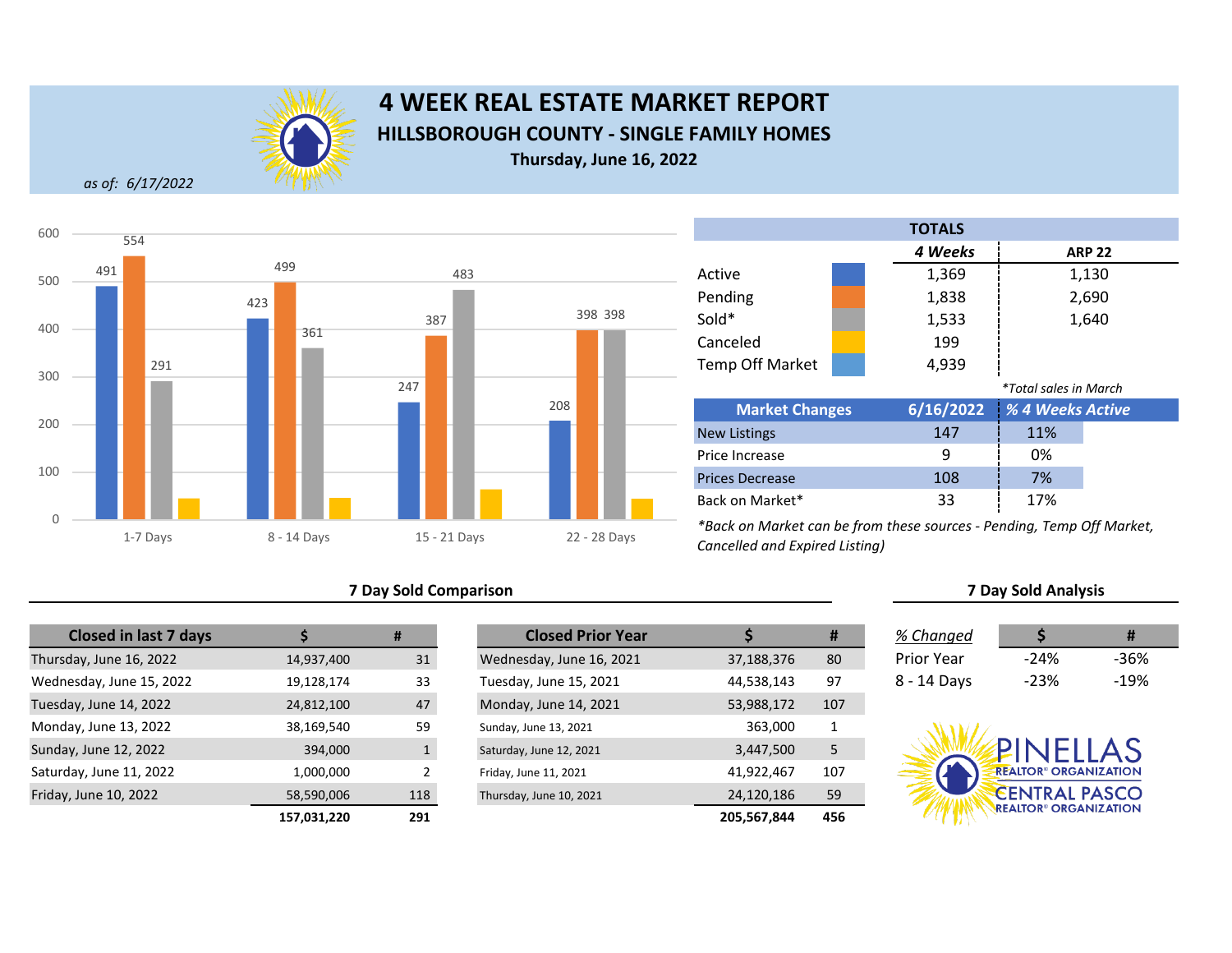

# **4 WEEK REAL ESTATE MARKET REPORT HILLSBOROUGH COUNTY - CONDOMINIUM**

**Thursday, June 16, 2022**

*as of: 6/17/2022*



#### **7 Day Sold Comparison 7 Day Sold Analysis**

| <b>Closed in last 7 days</b> |            | #              | <b>Closed Prior Year</b> |  |
|------------------------------|------------|----------------|--------------------------|--|
| Thursday, June 16, 2022      | 9,117,800  | 7              | Wednesday, June 16, 2021 |  |
| Wednesday, June 15, 2022     | 7,036,831  | 12             | Tuesday, June 15, 2021   |  |
| Tuesday, June 14, 2022       | 1,064,900  | $\overline{4}$ | Monday, June 14, 2021    |  |
| Monday, June 13, 2022        | 1,866,400  |                | Sunday, June 13, 2021    |  |
| Sunday, June 12, 2022        |            |                | Saturday, June 12, 2021  |  |
| Saturday, June 11, 2022      | ٠          |                | Friday, June 11, 2021    |  |
| Friday, June 10, 2022        | 7,108,400  | 14             | Thursday, June 10, 2021  |  |
|                              | 26,194,331 | 44             |                          |  |

|            | #  | <b>Closed Prior Year</b> |            | #  | % Changed         |                                         | #      |
|------------|----|--------------------------|------------|----|-------------------|-----------------------------------------|--------|
| 9,117,800  |    | Wednesday, June 16, 2021 | 2,582,300  | 15 | <b>Prior Year</b> | 24%                                     | $-36%$ |
| 7,036,831  | 12 | Tuesday, June 15, 2021   | 4,006,800  | 16 | 8 - 14 Days       | 143%                                    | $-66%$ |
| 1,064,900  | 4  | Monday, June 14, 2021    | 8,890,500  | 11 |                   |                                         |        |
| 1,866,400  |    | Sunday, June 13, 2021    |            | 0  |                   |                                         |        |
|            |    | Saturday, June 12, 2021  | 616,000    | 4  |                   | <b>PINELLAS</b>                         |        |
|            | ۰  | Friday, June 11, 2021    | 1,979,400  | 13 |                   | <b>REALTOR<sup>®</sup> ORGANIZATION</b> |        |
| 7,108,400  | 14 | Thursday, June 10, 2021  | 3,032,000  | 10 |                   | <b>CENTRAL PASCO</b>                    |        |
| 26,194,331 | 44 |                          | 21,107,000 | 69 |                   | <b>REALTOR<sup>®</sup> ORGANIZATION</b> |        |

|                        | <b>TOTALS</b> |         |                              |  |  |  |
|------------------------|---------------|---------|------------------------------|--|--|--|
|                        |               | 4 Weeks | <b>ARP 22</b>                |  |  |  |
| Active                 |               | 194     | 242                          |  |  |  |
| Pending                |               | 209     | 687                          |  |  |  |
| Sold*                  |               | 190     | 500                          |  |  |  |
| Canceled               |               | 25      |                              |  |  |  |
| <b>Temp Off Market</b> |               | 618     |                              |  |  |  |
|                        |               |         | <i>*Total sales in March</i> |  |  |  |

| <b>Market Changes</b>  | 6/16/2022 | <b>1 % 4 Weeks Active</b> |  |
|------------------------|-----------|---------------------------|--|
| <b>New Listings</b>    | 13        | 7%                        |  |
| Price Increase         |           | 0%                        |  |
| <b>Prices Decrease</b> |           | 4%                        |  |
| Back on Market*        |           | 28%                       |  |

| % Changed   |      | #    |
|-------------|------|------|
|             |      |      |
| Prior Year  | 24%  | -36% |
| 8 - 14 Days | 143% | -66% |

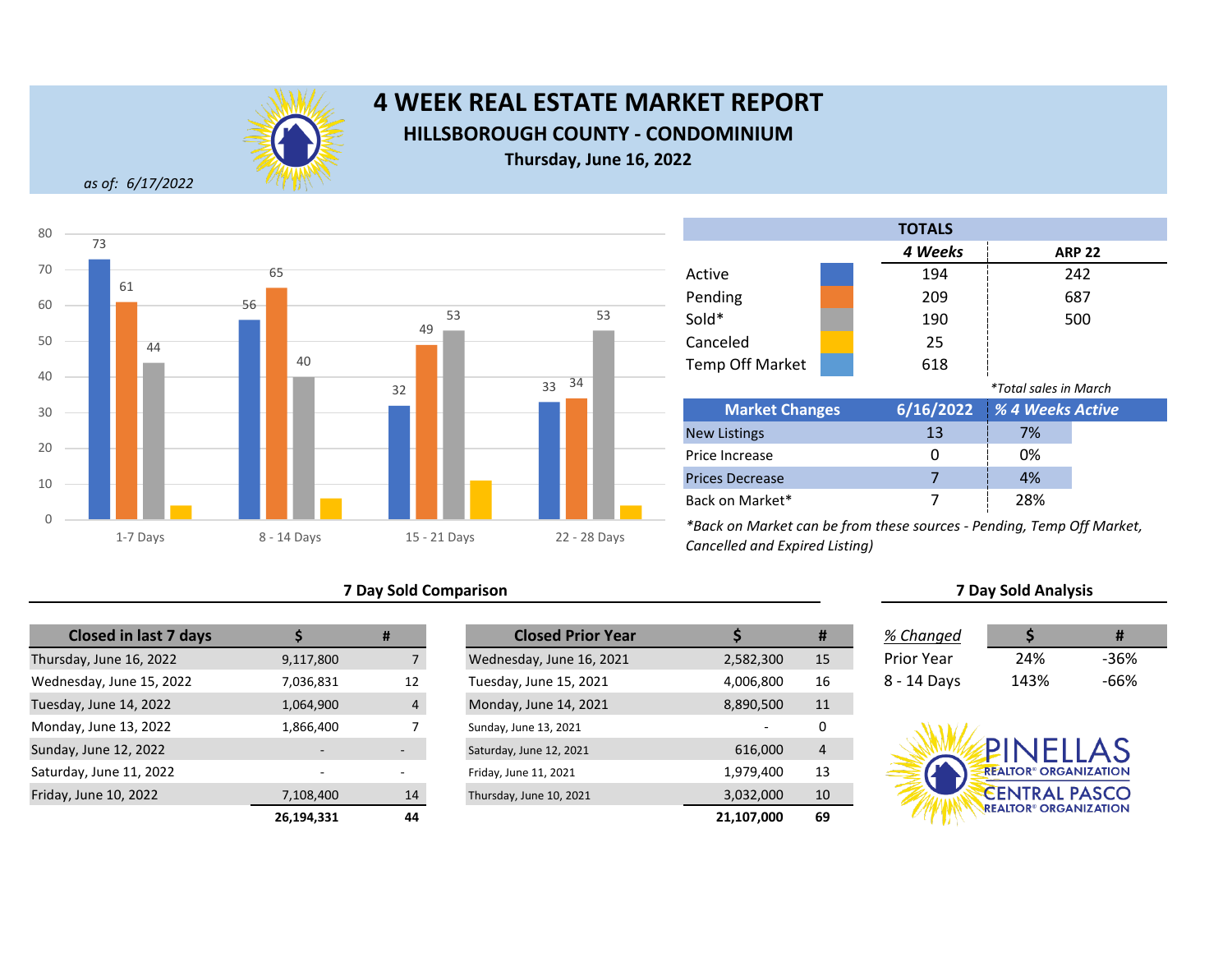

# **4 WEEK REAL ESTATE MARKET REPORT SARASOTA COUNTY - SINGLE FAMILY HOMES Thursday, June 16, 2022**

*as of: 6/17/2022*



#### **7 Day Sold Comparison 7 Day Sold Analysis**

| <b>Closed in last 7 days</b> |             | #            | <b>Closed Prior Year</b> |             |
|------------------------------|-------------|--------------|--------------------------|-------------|
| Thursday, June 16, 2022      | 11,542,900  | 16           | Wednesday, June 16, 2021 | 17,860,879  |
| Wednesday, June 15, 2022     | 20,641,630  | 19           | Tuesday, June 15, 2021   | 38,039,150  |
| Tuesday, June 14, 2022       | 20,758,500  | 21           | Monday, June 14, 2021    | 25,966,300  |
| Monday, June 13, 2022        | 20,968,901  | 27           | Sunday, June 13, 2021    | 675,000     |
| Sunday, June 12, 2022        | 389,000     | $\mathbf{1}$ | Saturday, June 12, 2021  | 639,995     |
| Saturday, June 11, 2022      | ٠           |              | Friday, June 11, 2021    | 41,585,705  |
| Friday, June 10, 2022        | 45,215,329  | 62           | Thursday, June 10, 2021  | 29,481,603  |
|                              | 119,516,260 | 146          |                          | 154,248,632 |

|             | #   | <b>Closed Prior Year</b> |             | #            | % Changed   |                                         | #    |
|-------------|-----|--------------------------|-------------|--------------|-------------|-----------------------------------------|------|
| 11,542,900  | 16  | Wednesday, June 16, 2021 | 17,860,879  | 36           | Prior Year  | $-23%$                                  | -38% |
| 20,641,630  | 19  | Tuesday, June 15, 2021   | 38,039,150  | 51           | 8 - 14 Days | 24%                                     | 1%   |
| 20,758,500  | 21  | Monday, June 14, 2021    | 25,966,300  | 43           |             |                                         |      |
| 20,968,901  | 27  | Sunday, June 13, 2021    | 675,000     | 2            |             |                                         |      |
| 389,000     |     | Saturday, June 12, 2021  | 639,995     | $\mathbf{1}$ |             | <b>!INELLAS</b>                         |      |
| $\sim$      | ۰   | Friday, June 11, 2021    | 41,585,705  | 62           |             | <b>REALTOR® ORGANIZATION</b>            |      |
| 45,215,329  | 62  | Thursday, June 10, 2021  | 29,481,603  | 42           |             | <b>CENTRAL PASCO</b>                    |      |
| 119,516,260 | 146 |                          | 154,248,632 | 237          |             | <b>REALTOR<sup>®</sup> ORGANIZATION</b> |      |

|                        | <b>TOTALS</b> |                              |               |
|------------------------|---------------|------------------------------|---------------|
|                        | 4 Weeks       |                              | <b>ARP 22</b> |
| Active                 | 630           |                              | 0,711         |
| Pending                | 637           |                              | 1,444         |
| Sold*                  | 744           |                              | 367           |
| Canceled               | 106           |                              |               |
| <b>Temp Off Market</b> | 2,117         |                              |               |
|                        |               | <i>*Total sales in March</i> |               |
| <b>Market Changes</b>  | 6/16/2022     | % 4 Weeks Active             |               |
| <b>New Listings</b>    | 53            | 8%                           |               |
| Price Increase         | 2             | 0%                           |               |

50 7% 8 8% Prices Decrease Back on Market\* *\*Back on Market can be from these sources - Pending, Temp Off Market, Cancelled and Expired Listing)*

| % Changed   |        | Ħ    |
|-------------|--------|------|
| Prior Year  | $-23%$ | -38% |
| 8 - 14 Days | 24%    | 1%   |

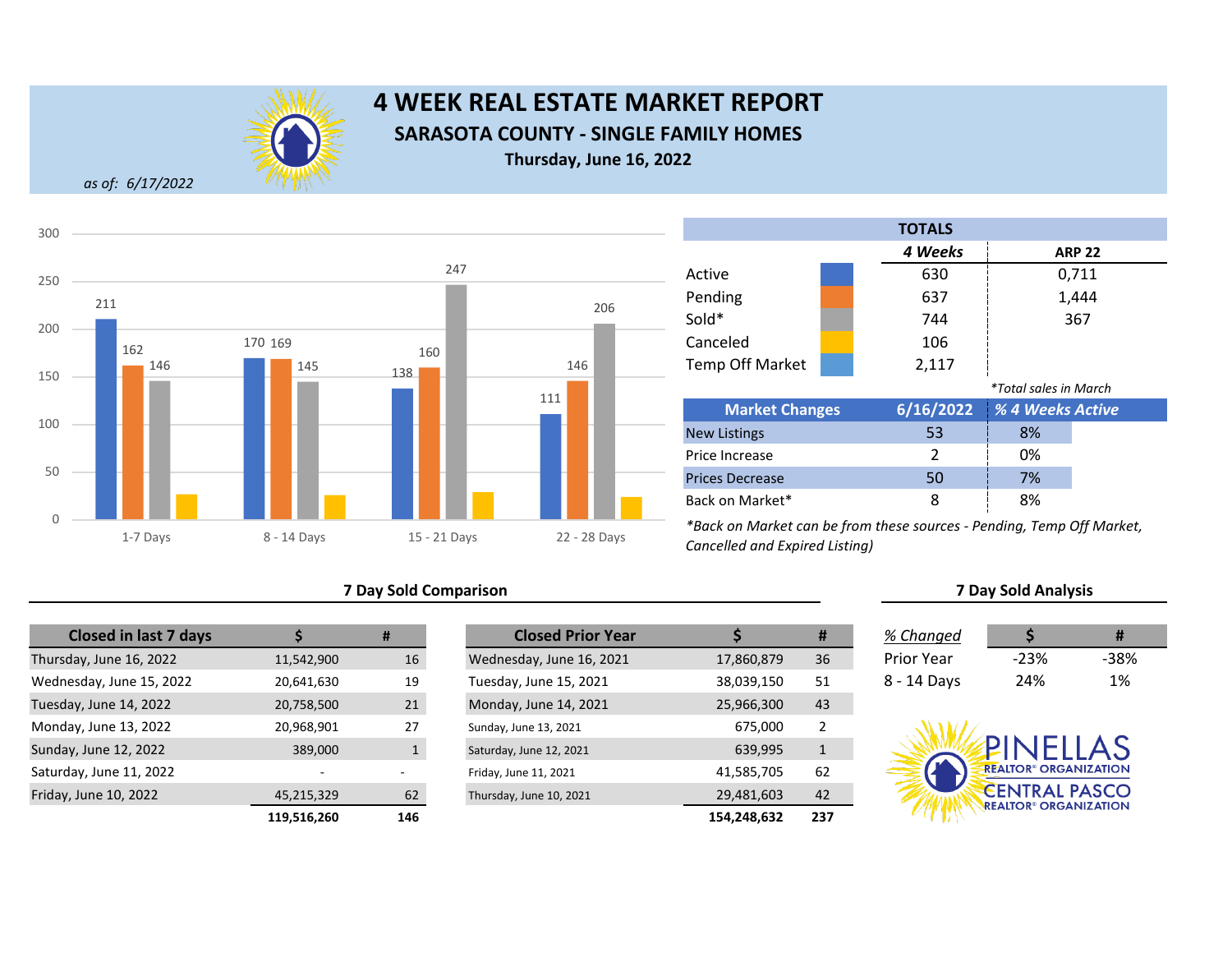

# **4 WEEK REAL ESTATE MARKET REPORT SARASOTA COUNTY -CONDOMINIUM Thursday, June 16, 2022**

*as of: 6/17/2022*



#### **7 Day Sold Comparison 7 Day Sold Analysis**

| <b>Closed in last 7 days</b> |                          | #               | <b>Closed Prior Year</b> |            |
|------------------------------|--------------------------|-----------------|--------------------------|------------|
| Thursday, June 16, 2022      | 8,725,390                | 12 <sup>2</sup> | Wednesday, June 16, 2021 | 5,581,000  |
| Wednesday, June 15, 2022     | 3,753,800                | 5               | Tuesday, June 15, 2021   | 13,799,500 |
| Tuesday, June 14, 2022       | 2,359,900                | $\overline{7}$  | Monday, June 14, 2021    | 15,045,799 |
| Monday, June 13, 2022        | 7,230,000                | 9               | Sunday, June 13, 2021    |            |
| Sunday, June 12, 2022        |                          |                 | Saturday, June 12, 2021  |            |
| Saturday, June 11, 2022      | $\overline{\phantom{a}}$ |                 | Friday, June 11, 2021    | 10,831,499 |
| Friday, June 10, 2022        | 4,413,900                | 12              | Thursday, June 10, 2021  | 6,527,000  |
|                              | 26,482,990               | 45              |                          | 51,784,798 |

|            | #                        | <b>Closed Prior Year</b> |            | #  | % Changed         |                                         | #      |
|------------|--------------------------|--------------------------|------------|----|-------------------|-----------------------------------------|--------|
| 8,725,390  | 12                       | Wednesday, June 16, 2021 | 5,581,000  | 13 | <b>Prior Year</b> | -49%                                    | $-54%$ |
| 3,753,800  |                          | Tuesday, June 15, 2021   | 13,799,500 | 19 | 8 - 14 Days       | $-43%$                                  | $-21%$ |
| 2,359,900  |                          | Monday, June 14, 2021    | 15,045,799 | 25 |                   |                                         |        |
| 7,230,000  | 9                        | Sunday, June 13, 2021    |            | 0  |                   |                                         |        |
|            | ٠                        | Saturday, June 12, 2021  |            | 0  |                   | PINELLAS                                |        |
|            | $\overline{\phantom{0}}$ | Friday, June 11, 2021    | 10,831,499 | 27 |                   | <b>REALTOR® ORGANIZATION</b>            |        |
| 4,413,900  | 12                       | Thursday, June 10, 2021  | 6,527,000  | 13 |                   | <b>CENTRAL PASCO</b>                    |        |
| 26,482,990 | 45                       |                          | 51,784,798 | 97 |                   | <b>REALTOR<sup>®</sup> ORGANIZATION</b> |        |

| <b>TOTALS</b>          |                              |           |                  |  |  |  |
|------------------------|------------------------------|-----------|------------------|--|--|--|
|                        |                              | 4 Weeks   | <b>ARP 22</b>    |  |  |  |
| Active                 |                              | 212       | 0,245            |  |  |  |
| Pending                |                              | 210       | 761              |  |  |  |
| Sold*                  |                              | 282       | 190              |  |  |  |
| Canceled               |                              | 37        |                  |  |  |  |
| <b>Temp Off Market</b> |                              | 741       |                  |  |  |  |
|                        | <i>*Total sales in March</i> |           |                  |  |  |  |
| Market Changes         |                              | 6/16/2022 | % A Weeks Active |  |  |  |

| <b>Market Changes</b>  |    | 6/16/2022 % 4 Weeks Active |
|------------------------|----|----------------------------|
| <b>New Listings</b>    | 15 | 7%                         |
| Price Increase         |    | 0%                         |
| <b>Prices Decrease</b> |    | 2%                         |
| Back on Market*        |    | 0%                         |

| % Changed   | S    | #      |
|-------------|------|--------|
| Prior Year  | -49% | -54%   |
| 3 - 14 Days | -43% | $-21%$ |

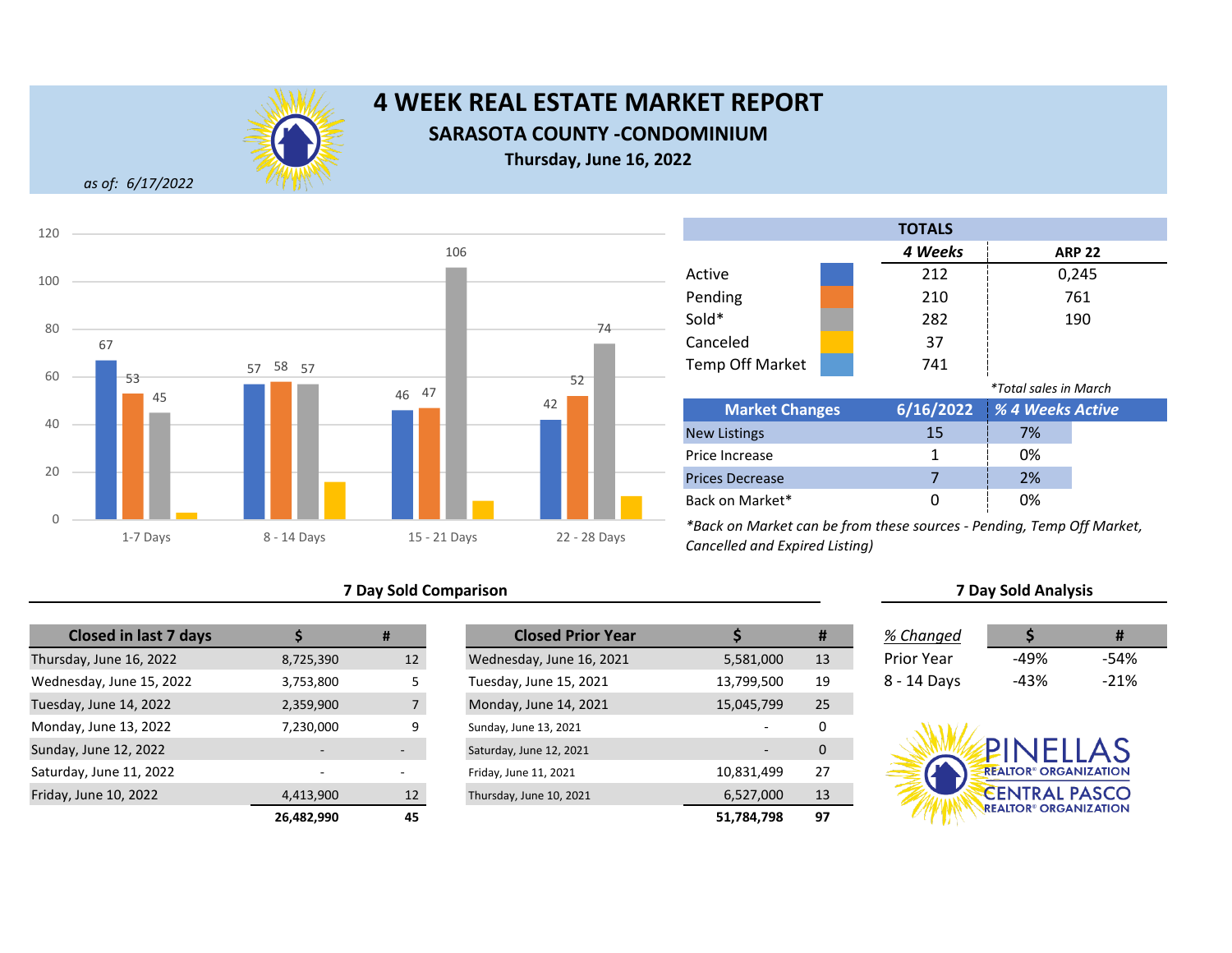

# **4 WEEK REAL ESTATE MARKET REPORT MANATEE COUNTY - SINGLE FAMILY HOMES Thursday, June 16, 2022**

*as of: 6/17/2022*



### **7 Day Sold Comparison 7 Day Sold Analysis**

| <b>Closed in last 7 days</b> |                          | #   | <b>Closed Prior Year</b> |  |
|------------------------------|--------------------------|-----|--------------------------|--|
| Thursday, June 16, 2022      | 9,549,727                | 16  | Wednesday, June 16, 2021 |  |
| Wednesday, June 15, 2022     | 7,377,900                | 10  | Tuesday, June 15, 2021   |  |
| Tuesday, June 14, 2022       | 9,269,015                | 18  | Monday, June 14, 2021    |  |
| Monday, June 13, 2022        | 10,119,865               | 13  | Sunday, June 13, 2021    |  |
| Sunday, June 12, 2022        | $\overline{\phantom{0}}$ |     | Saturday, June 12, 2021  |  |
| Saturday, June 11, 2022      | $\overline{\phantom{0}}$ |     | Friday, June 11, 2021    |  |
| Friday, June 10, 2022        | 29,160,907               | 43  | Thursday, June 10, 2021  |  |
|                              | 65.477.414               | 100 |                          |  |

|            | #                        | <b>Closed Prior Year</b> |            | #              | % Changed         |                                         | #      |
|------------|--------------------------|--------------------------|------------|----------------|-------------------|-----------------------------------------|--------|
| 9,549,727  | 16                       | Wednesday, June 16, 2021 | 15,039,100 | 29             | <b>Prior Year</b> | $-25%$                                  | $-38%$ |
| 7,377,900  | 10                       | Tuesday, June 15, 2021   | 18,367,622 | 37             | 8 - 14 Days       | $-30%$                                  | $-25%$ |
| 9,269,015  | 18                       | Monday, June 14, 2021    | 15,547,755 | 33             |                   |                                         |        |
| 10,119,865 | 13                       | Sunday, June 13, 2021    | 726,000    | 2              |                   |                                         |        |
|            | ٠                        | Saturday, June 12, 2021  | 623,000    | $\overline{2}$ |                   | PINELLAS                                |        |
|            | $\overline{\phantom{0}}$ | Friday, June 11, 2021    | 20,952,318 | 40             |                   | <b>REALTOR® ORGANIZATION</b>            |        |
| 29,160,907 | 43                       | Thursday, June 10, 2021  | 15,609,955 | 19             |                   | <b>CENTRAL PASCO</b>                    |        |
| 65,477,414 | 100                      |                          | 86,865,750 | 162            |                   | <b>REALTOR<sup>®</sup> ORGANIZATION</b> |        |

|                        |  | <b>TOTALS</b> |                       |               |
|------------------------|--|---------------|-----------------------|---------------|
|                        |  | 4 Weeks       |                       | <b>ARP 22</b> |
| Active                 |  | 581           |                       | 0,468         |
| Pending                |  | 537           |                       | 1,128         |
| Sold*                  |  | 556           |                       | 0,884         |
| Canceled               |  | 67            |                       |               |
| <b>Temp Off Market</b> |  | 1,741         |                       |               |
|                        |  |               | *Total sales in March |               |
| <b>Market Changes</b>  |  | 6/16/2022     | % 4 Weeks Active      |               |
| <b>New Listings</b>    |  | 59            | 10%                   |               |
| Price Increase         |  | 4             | 1%                    |               |
| <b>Prices Decrease</b> |  | 48            | 9%                    |               |
| Back on Market*        |  | 6             | 9%                    |               |

| % Changed   |        | #      |
|-------------|--------|--------|
| Prior Year  | $-25%$ | -38%   |
| 8 - 14 Days | -30%   | $-25%$ |